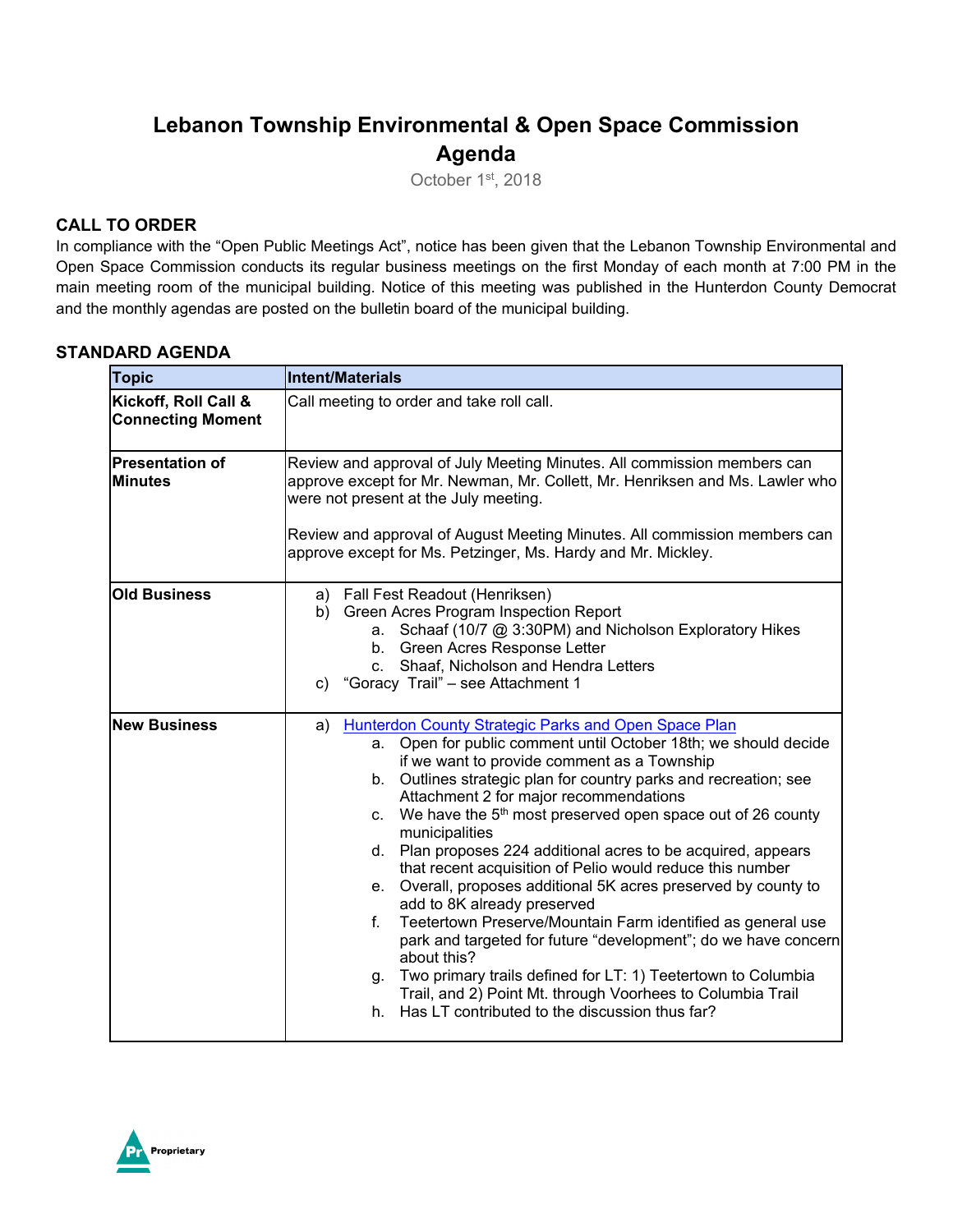| <b>Topic</b>          | <b>Intent/Materials</b>                                                                                                                                                                                                                                                                                                                                                                                                                                                                         |
|-----------------------|-------------------------------------------------------------------------------------------------------------------------------------------------------------------------------------------------------------------------------------------------------------------------------------------------------------------------------------------------------------------------------------------------------------------------------------------------------------------------------------------------|
| <b>Newsletter</b>     | Winter newsletter deadline is November 1st. Articles on the docket include:<br>None at this time<br>$\bullet$<br>Backlog: Invasive Species, Christian Crossroads Dam Removal/History                                                                                                                                                                                                                                                                                                            |
| <b>Correspondence</b> | Acknowledge and share any formal correspondence received by EOSC chair or<br>informal correspondence received by EOSC members. All correspondence<br>when possible is scanned and stored digitally in a public access Google Drive<br>folder at https://drive.google.com/open?id=0B14m3wFylheUWjBjNEkwalU4TGc.<br>Notice of Application for NJDEP Approval of Activities within Freshwater<br>$\bullet$<br>Wetlands - 42 Forge Hill Road (Block 69, Lot 1), Beverly Koehler -<br>August 8, 2018 |

### **Attachment 1: Reports**

#### **Block 36, Lot 17 - "Goracy Trail"**

As per Ms. Hardy on 01-Oct-2018, the status of the project remains the same as the landowner continues to work towards finalizing her property survey before proceeding with the LT project. She remains supportive and we will continue to follow up with her.

### **Attachment 2: Snapshot of Major Recommendations from Executive Summary**

To highlight the major recommendations and takeaways of this plan:

- The addition of over 4400 acres of new parkland to the County Park System  $\bullet$
- ۰ Upgrades to three current or future park locations to serve as additional general use parks
- Additional focus on trail connectivity across the county and between parks ۰
- Additional focus on park improvements to enhance user experience and tourism ۰

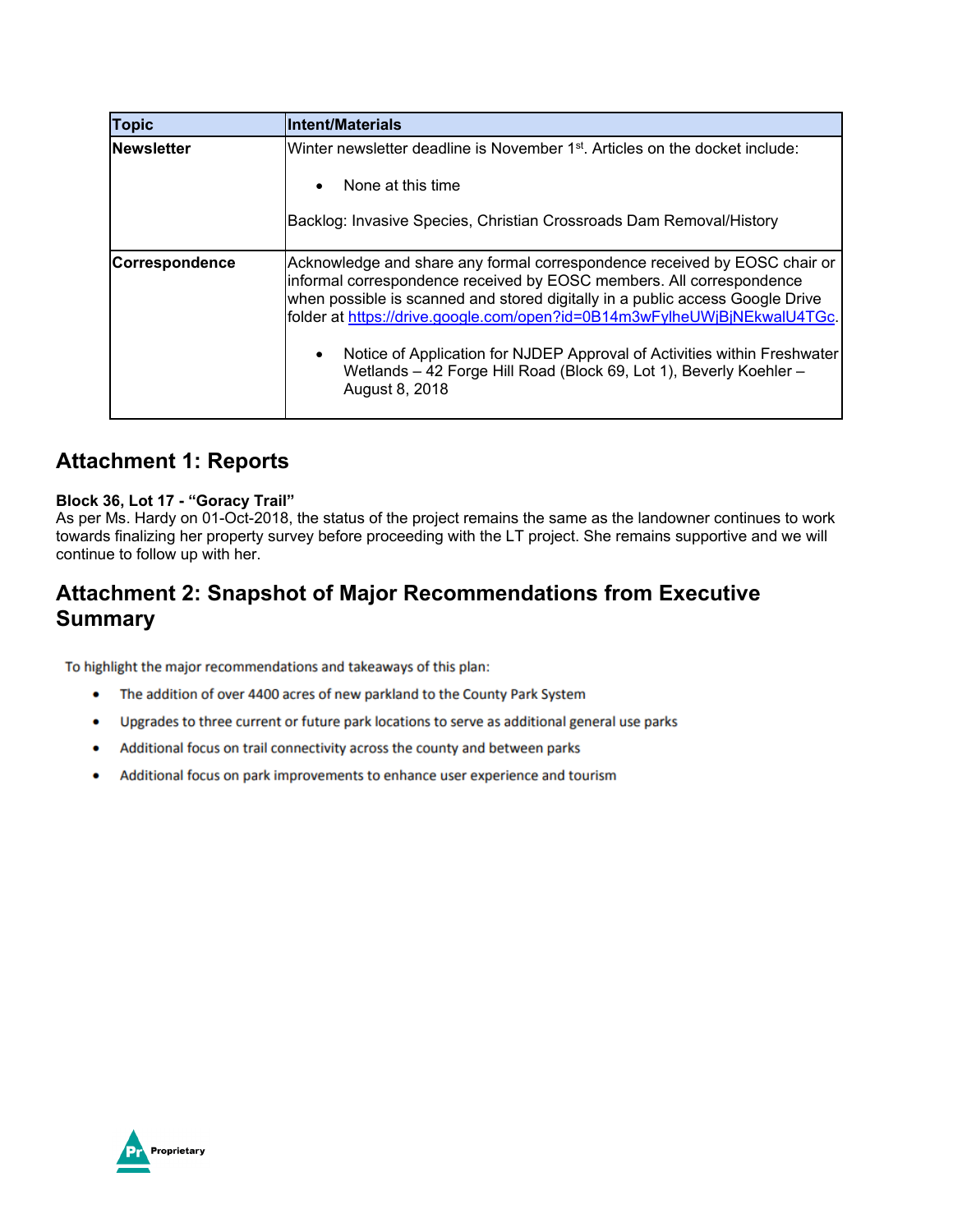# **Lebanon Township Environmental & Open Space Commission Minutes**

October 1st, 2018

### **ROLL CALL**

| <b>EOSC Member</b>      | <b>Role</b>                      | <b>Attendance</b> |
|-------------------------|----------------------------------|-------------------|
| Adam Duckworth          | Chairman, Planning Board Liaison |                   |
| <b>Sharon Petzinger</b> | Member                           |                   |
| Warren Newman           | Member                           |                   |
| Erik Jan Henriksen      | Member                           |                   |
| Nancy Lawler            | Member                           | ΙX                |
| Sharon Hardy            | Member                           |                   |
| <b>Adam Mickley</b>     | Member                           |                   |
| Kathy Koch              | Alternate 1                      | <b>No</b>         |
| <b>Marty Collett</b>    | Alternate 2                      |                   |

#### **MEETING MINUTES**

| <b>Topic</b>                                     | Intent/Materials                                                                                                                                                                                                                                                                                                                                                                                                                                                                                                                                                                                                                                                                                                                            |
|--------------------------------------------------|---------------------------------------------------------------------------------------------------------------------------------------------------------------------------------------------------------------------------------------------------------------------------------------------------------------------------------------------------------------------------------------------------------------------------------------------------------------------------------------------------------------------------------------------------------------------------------------------------------------------------------------------------------------------------------------------------------------------------------------------|
| Kickoff, Roll Call &<br><b>Connecting Moment</b> | Call meeting to order and take roll call.<br>Minutes: The meeting was called to order at 7:05PM. In addition to EOSC<br>members noted above, volunteer, Mike Chen, Committeeman Laul and Mayor<br>Schmidt were in attendance.                                                                                                                                                                                                                                                                                                                                                                                                                                                                                                               |
| <b>Presentation of</b><br><b>Minutes</b>         | Review and approval of July Meeting Minutes. All commission members can<br>approve except for Mr. Newman, Mr. Collett, Mr. Henriksen and Ms. Lawler who<br>were not present at the July meeting.<br>Review and approval of August Meeting Minutes. All commission members can<br>approve except for Ms. Petzinger, Ms. Hardy and Mr. Mickley.<br>Minutes: Mr. Duckworth asked if there were any comments on the proposed<br>minutes from the July and August meetings. There were none. A motion to<br>approve July Meeting Minutes was made by Ms. Petzinger, seconded by Ms.<br>Hardy and unanimously approved. A motion to approve August Meeting Minutes<br>was made by Mr. Newman, seconded by Ms. Lawler and unanimously<br>approved. |
| <b>Old Business</b>                              | Fall Fest Readout (Henriksen)<br>d)<br>Green Acres Program Inspection Report<br>e)<br>a. Schaaf (10/7 @ 3:30PM) and Nicholson Exploratory Hikes<br>b. Green Acres Response Letter<br>Shaaf, Nicholson and Hendra Letters<br>C <sub>1</sub><br>f)<br>"Goracy Trail" - see Attachment 1<br>Minutes: Mr. Duckworth thanked Mr. Henriksen and Mr. Mickley for attending                                                                                                                                                                                                                                                                                                                                                                         |

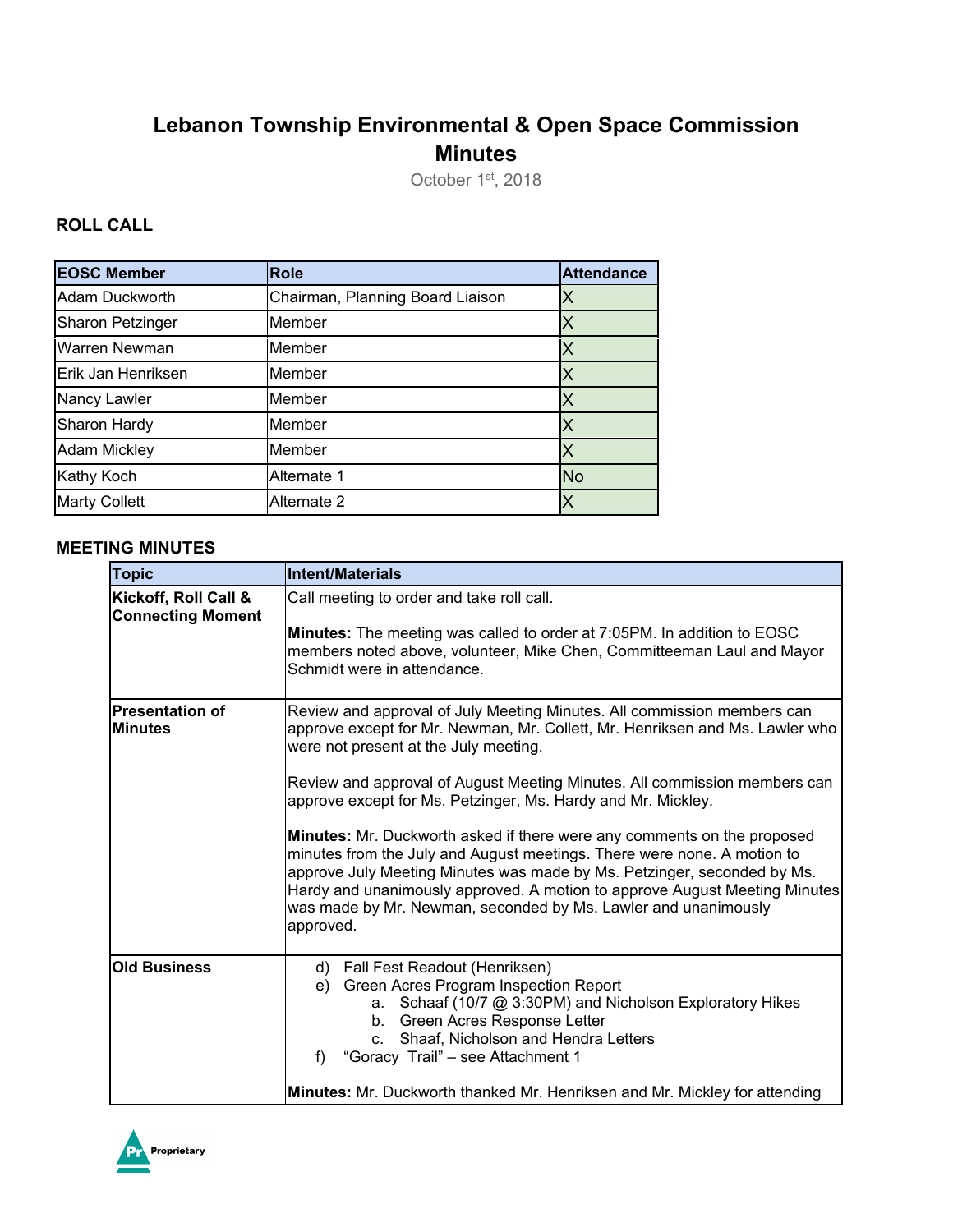| <b>Topic</b>        | Intent/Materials                                                                                                                                                                                                                                                                                                                                                                                                                                                                                                                                                                                                                                                                                                                                                                                                                                                                                                                                                            |
|---------------------|-----------------------------------------------------------------------------------------------------------------------------------------------------------------------------------------------------------------------------------------------------------------------------------------------------------------------------------------------------------------------------------------------------------------------------------------------------------------------------------------------------------------------------------------------------------------------------------------------------------------------------------------------------------------------------------------------------------------------------------------------------------------------------------------------------------------------------------------------------------------------------------------------------------------------------------------------------------------------------|
|                     | Fall Fest and hosting an EOSC station. He asked Mr. Henriksen to provide a<br>summary on how it went. Mr. Henriksen stated that they received a good<br>amount of foot traffic and there was a lot of interest in the open space toss<br>game amongst the kids. A connection was made with a resident who was<br>interested in helping us build trails and who lives near the Nicholson property so<br>perhaps there is an opportunity for him to help steward that property. Mr.<br>Henriksen stated that he has a number of ideas for next year. The event could<br>be a good opportunity to survey residents about topics, such as deer hunting, or<br>to provide education on what to plant and what not to plant (e.g. bamboo). He<br>also stated that it would be good to market our volunteer opportunities.                                                                                                                                                         |
|                     | Regarding Red Mill Race Preserve, Mr. Henriksen stated that he did connect<br>with Lynn Earhardt, who works at Phillipsburg Memorial Company. Using 19<br>letters at 3" height, engraving the millstone as a nameplate for Red Mill Race<br>Preserve would cost at least \$570; that is with one of us bringing it in. Mr.<br>Henriksen will check out the millstones at the Preserve and confirm exactly how<br>the lettering would fit on them. It was noted that we still need to consider how to<br>install it. Do we set it in cement or attach it to something? Ms. Hardy asked if we<br>want the words "Lebanon Township" on there, as well. It was agreed that we<br>would want that if it wasn't cost prohibitive.                                                                                                                                                                                                                                                 |
|                     | Schmidt - Signs went up today on the Cutri-french property. Also gave us Green<br>Acres access point signs and have been put up on each end of the trail access.<br>Eldon's opinion was that trails were straight. Gravel pile on Goracy was<br>supposedly moved.                                                                                                                                                                                                                                                                                                                                                                                                                                                                                                                                                                                                                                                                                                           |
|                     | Mr. Duckworth stated that Committeeman Laul agreed to lead a hike on the<br>Schaaf property on Sunday at 3:30PM. Mr. Duckworth asked for anyone who<br>wished to attend to let him know. He then asked if anyone is familiar with the<br>Nicholson property. Nobody was. Mr. Henriksen said he would connect with the<br>recent volunteer to see if he was familiar with it. Mr. Duckworth stated he hoped<br>to schedule a walk of Nicholson for the following Sunday.                                                                                                                                                                                                                                                                                                                                                                                                                                                                                                     |
|                     | Regarding the Goracy Trail acquisition, Ms. Hardy stated that Ms. Giaquinto<br>was hoping to connect with Eldon to determine how best to close the survey.                                                                                                                                                                                                                                                                                                                                                                                                                                                                                                                                                                                                                                                                                                                                                                                                                  |
| <b>New Business</b> | b) Hunterdon County Strategic Parks and Open Space Plan<br>a. Open for public comment until October 18th; we should decide<br>if we want to provide comment as a Township<br>Outlines strategic plan for country parks and recreation; see<br>b.<br>Attachment 2 for major recommendations<br>We have the 5 <sup>th</sup> most preserved open space out of 26 county<br>C.<br>municipalities<br>d. Plan proposes 224 additional acres to be acquired, appears<br>that recent acquisition of Pelio would reduce this number<br>e. Overall, proposes additional 5K acres preserved by county to<br>add to 8K already preserved<br>Teetertown Preserve/Mountain Farm identified as general use<br>f.<br>park and targeted for future "development"; do we have concern<br>about this?<br>Two primary trails defined for LT: 1) Teetertown to Columbia<br>g.<br>Trail, and 2) Point Mt. through Voorhees to Columbia Trail<br>h. Has LT contributed to the discussion thus far? |

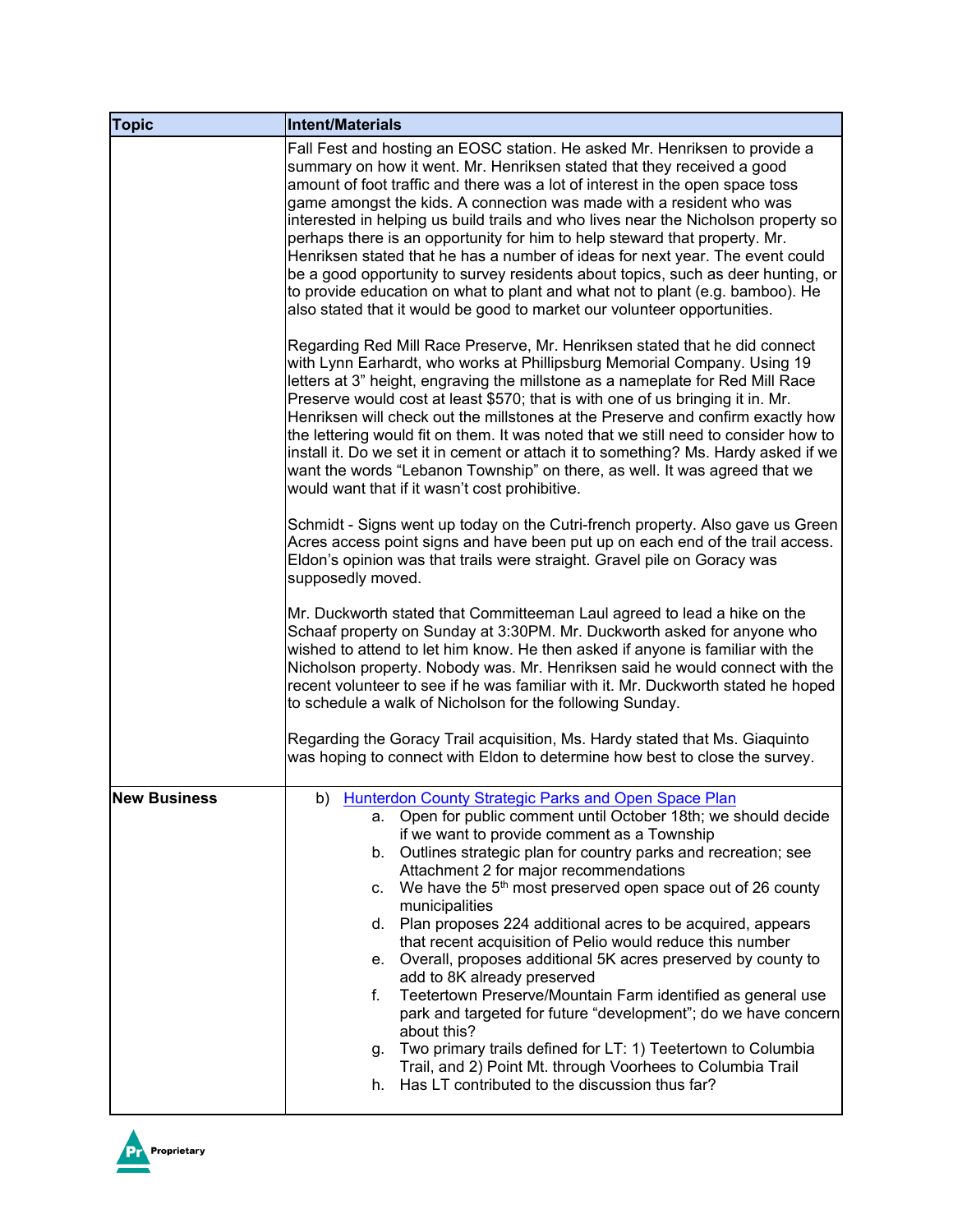| <b>Topic</b>      | <b>Intent/Materials</b>                                                                                                                                                                                                                                                                                                                                                                                                                                                                                                                                                                                                                                                           |
|-------------------|-----------------------------------------------------------------------------------------------------------------------------------------------------------------------------------------------------------------------------------------------------------------------------------------------------------------------------------------------------------------------------------------------------------------------------------------------------------------------------------------------------------------------------------------------------------------------------------------------------------------------------------------------------------------------------------|
|                   | <b>Minutes:</b> Mr. Duckworth introduced the topic of the Hunterdon County Strategic<br>Parks and Open Space Plan and provided some additional voiceover on the<br>bullet points noted in the agenda. Ms. Lawler stated that the preservation<br>targets for Lebanon Township seem low and that it is unclear how acquisitions<br>in progress are included. Mr. Schmidt stated that we should think of this as a<br>general forecast and would have to react accordingly when specific properties<br>become available. Mayor Schmidt said that it would be good to clarify if this will<br>be used to prioritize how county grants will be awarded for municipal<br>acquisitions. |
|                   | Ms. Petzinger stated that the plan talks about land stewardship and deer<br>management and asked if we should state our support or need to discuss<br>further. Mayor Schmidt suggested an idea to have the county manage hunting<br>permits for municipal parcels. Mr. Chen asked if hunting permits on municipal<br>land would be limited to Township residents. He stated people come from all<br>over for hunting permits in Hunterdon County and has seen people sleep<br>outside to be first in line for those permits. It was an open question of if and how<br>permits would be restricted.                                                                                |
|                   | Considering the robust discussion, Mr. Duckworth asked if the team supported<br>an effort to submit comments to the County on behalf of the EOSC. There was<br>broad support for this. Mr. Duckworth asked if there were two volunteers who<br>would help him with this. Ms. Lawler and Ms. Petzinger volunteered to help<br>prepare the comments. Ms. Petzinger stated that she is planning on going to the<br>public hearing and would be able to speak as a representative of EOSC if<br>desired. Mayor Schmidt stated that the comments could be submitted to<br>Township Committee as an FYI for their meeting on October 17 <sup>th</sup> .                                 |
| <b>Newsletter</b> | Winter newsletter deadline is November 1 <sup>st</sup> . Articles on the docket include:                                                                                                                                                                                                                                                                                                                                                                                                                                                                                                                                                                                          |
|                   | None at this time<br>$\bullet$                                                                                                                                                                                                                                                                                                                                                                                                                                                                                                                                                                                                                                                    |
|                   | Backlog: Invasive Species, Christian Crossroads Dam Removal/History                                                                                                                                                                                                                                                                                                                                                                                                                                                                                                                                                                                                               |
|                   | <b>Minutes:</b> Mr. Duckworth reminded the team of the upcoming newsletter<br>deadline. He asked if there were any topics that should be a focus for the team.<br>There were none.                                                                                                                                                                                                                                                                                                                                                                                                                                                                                                |